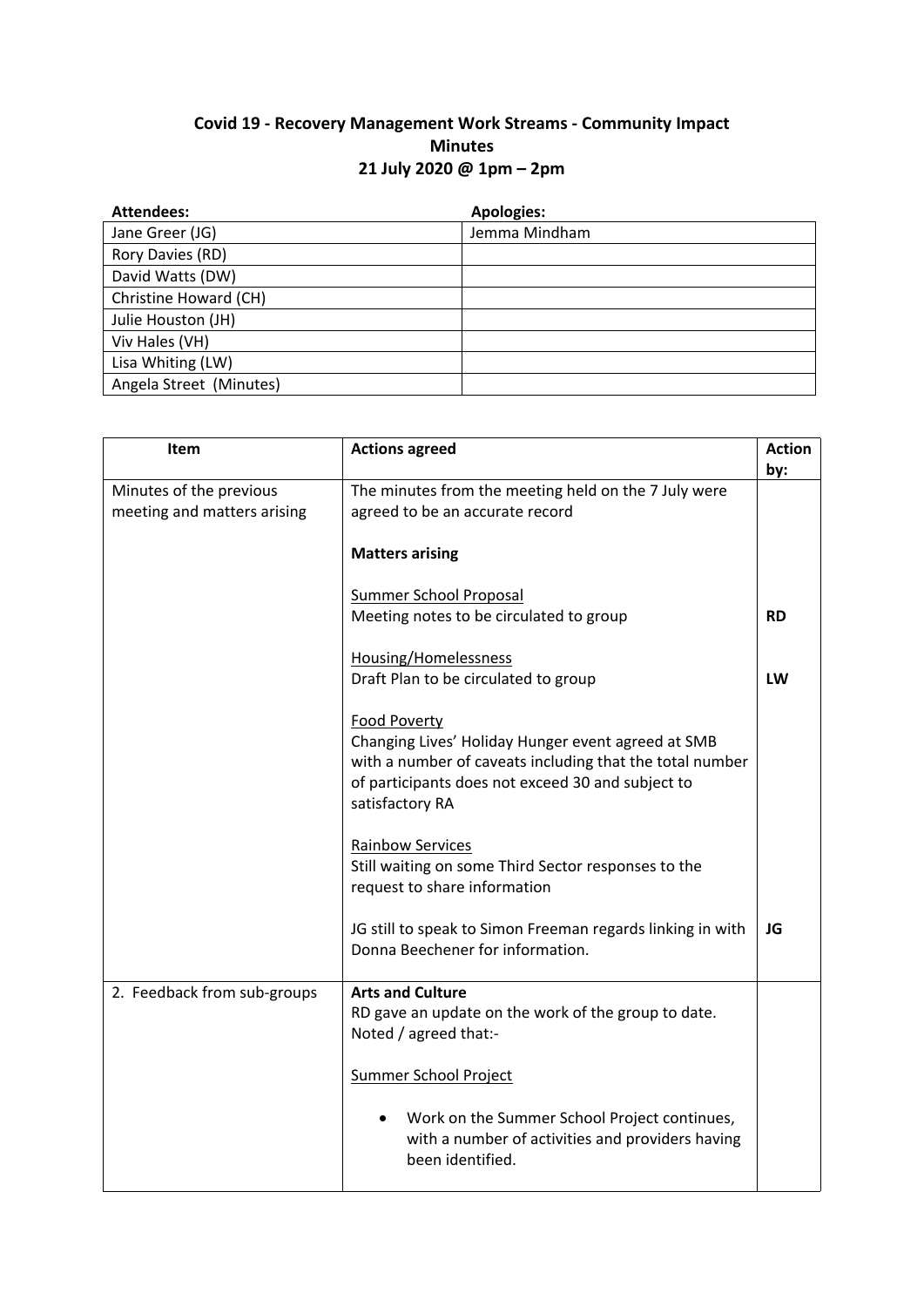| Bookings for the activities to be actioned via<br>$\bullet$<br>Harlow Playhouse booking system.<br>Activity organisers to ensure Risk Assessments in<br>place<br>Playhouse                                                                                                                                                                                                                                                                                                                                                                                                                                      |           |
|-----------------------------------------------------------------------------------------------------------------------------------------------------------------------------------------------------------------------------------------------------------------------------------------------------------------------------------------------------------------------------------------------------------------------------------------------------------------------------------------------------------------------------------------------------------------------------------------------------------------|-----------|
| Studio space re-opening next week<br>Livewire to provide a Summer School, with other<br>$\bullet$<br>groups returning in September<br>RD to speak to Will Hales regarding possible<br>٠<br>studio space in other buildings and a steer to be<br>sought<br>RD has offered support / assistance to arts<br>groups at risk of closure.<br>Panto - report currently being drafted, with a<br>final decision expected on the 3 August                                                                                                                                                                                | <b>RD</b> |
| Events<br>A report outlining and providing<br>recommendations on upcoming events had been<br>endorsed at SMB. The next major event to be<br>considered is Bonfire Night.<br>One of the events approved was Black History<br>Month, with the venue being Harlow Museum.<br>Currently looking at transport, using the<br>previously agreed budget.                                                                                                                                                                                                                                                                |           |
| <b>Third Sector</b><br>CH provided a summary of the aims and work to date of<br>the group. It was noted / agreed that:-<br>Currently working with Jokey to support the<br>Holiday Hunger project:-<br>Activities to include picnics, in small<br>$\circ$<br>groups, outside<br>Working with West Ham Foundation and<br>$\circ$<br>Sporting Lives on the sporting aspect<br>Aim of the project is to support mental<br>$\circ$<br>health wellbeing and encourage activity.<br>Met with Active Essex regarding their proposed<br>scheme, but it had been decided that this was<br>not viable due to expectations. |           |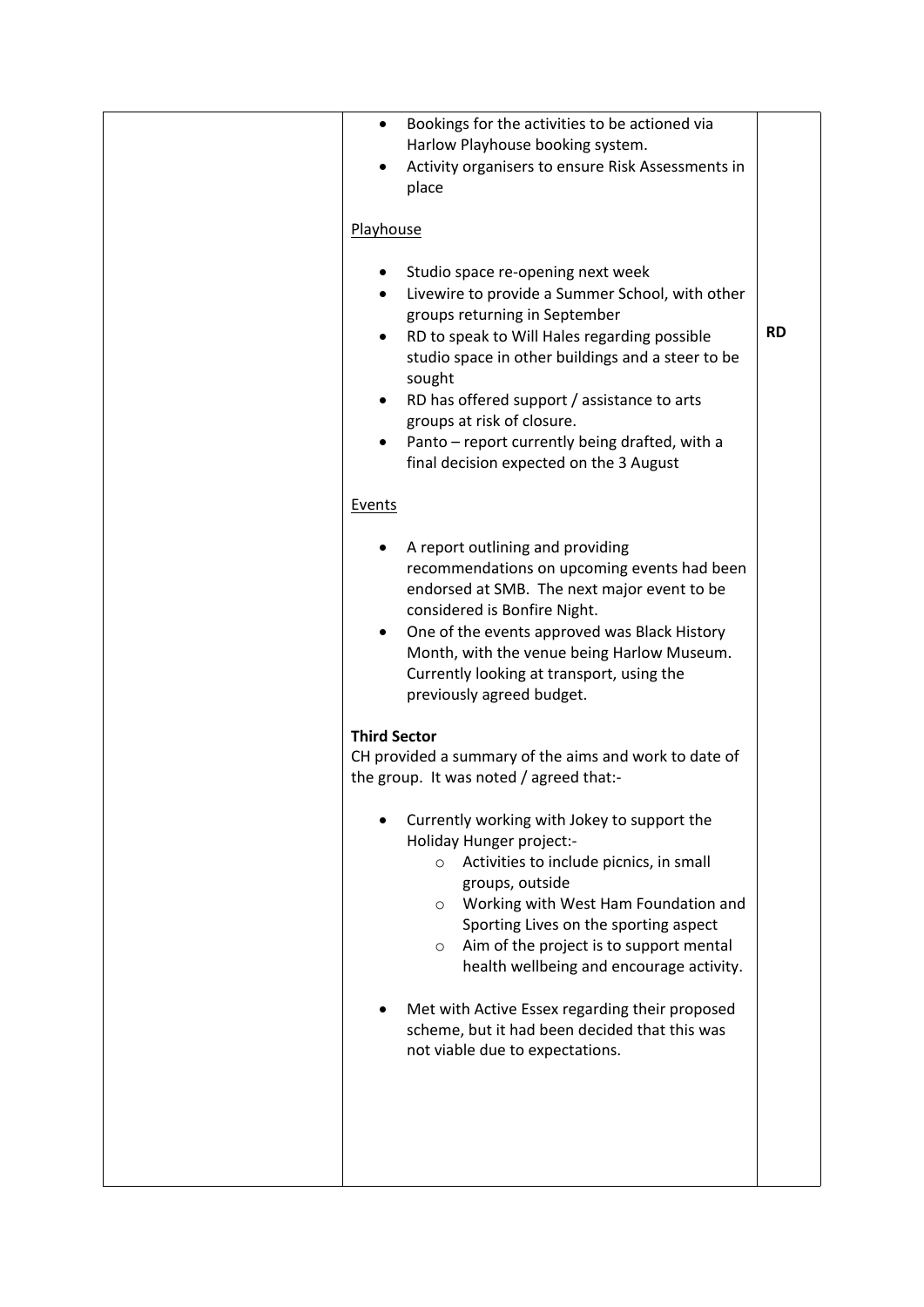| <b>Data Group</b>                                                                                                                                                                                                                                                                                                                                                                                                                                                                                                                                                                                                                                                                                                                                                                                                              |  |
|--------------------------------------------------------------------------------------------------------------------------------------------------------------------------------------------------------------------------------------------------------------------------------------------------------------------------------------------------------------------------------------------------------------------------------------------------------------------------------------------------------------------------------------------------------------------------------------------------------------------------------------------------------------------------------------------------------------------------------------------------------------------------------------------------------------------------------|--|
| JH gave an update on progress to date. It was noted /<br>agreed that:-                                                                                                                                                                                                                                                                                                                                                                                                                                                                                                                                                                                                                                                                                                                                                         |  |
| Progressing work on data, mainly through an<br>opportunity presented by the Town's Fund<br>Drop in income for families - there was a<br>question around whether or not this is an area<br>that this group could look at. Following<br>discussion, it was agreed that this issue be picked<br>up by this group                                                                                                                                                                                                                                                                                                                                                                                                                                                                                                                  |  |
| <b>Housing / Homelessness</b>                                                                                                                                                                                                                                                                                                                                                                                                                                                                                                                                                                                                                                                                                                                                                                                                  |  |
| Homelessness                                                                                                                                                                                                                                                                                                                                                                                                                                                                                                                                                                                                                                                                                                                                                                                                                   |  |
| Working with Streets2Homes on the Recovery<br>Plan<br>Of the 35 people accommodated, 14 are still in a<br>hotel and 3 are sleeping rough with support from<br>Streets2Homes<br>Main issue around securing accommodation<br>would appear to be income.<br>Currently working with Ministry on a bid for<br>$\bullet$<br>funding in the longer term.<br>Advice has been received from PHE that there<br>should be no multiple accommodation sites<br>through the winter (e.g. St Paul's Church,<br>Chocolate Run Haven). LW is currently in<br>discussion with Streets2Homes<br>The expectation is that numbers will remain low<br>with the funding issues relating to those picked<br>up due to Covid-19<br>It was subsequently agreed that rough sleepers /<br>cold weather accommodation be added to the<br><b>Action Plan</b> |  |
| <b>Supported Housing</b>                                                                                                                                                                                                                                                                                                                                                                                                                                                                                                                                                                                                                                                                                                                                                                                                       |  |
| Risk Assessments around the re-opening of<br>common areas / visits in place<br>Visits to re-start after the beginning of August<br>when shielding eases.<br>Rainbow to start visits with those who attend<br>their regular coffee mornings. LW to discuss<br>with Jemma<br>Common rooms - entry control difficult to<br>manage. Will work on Risk Assessments to<br>ascertain what can be opened.                                                                                                                                                                                                                                                                                                                                                                                                                              |  |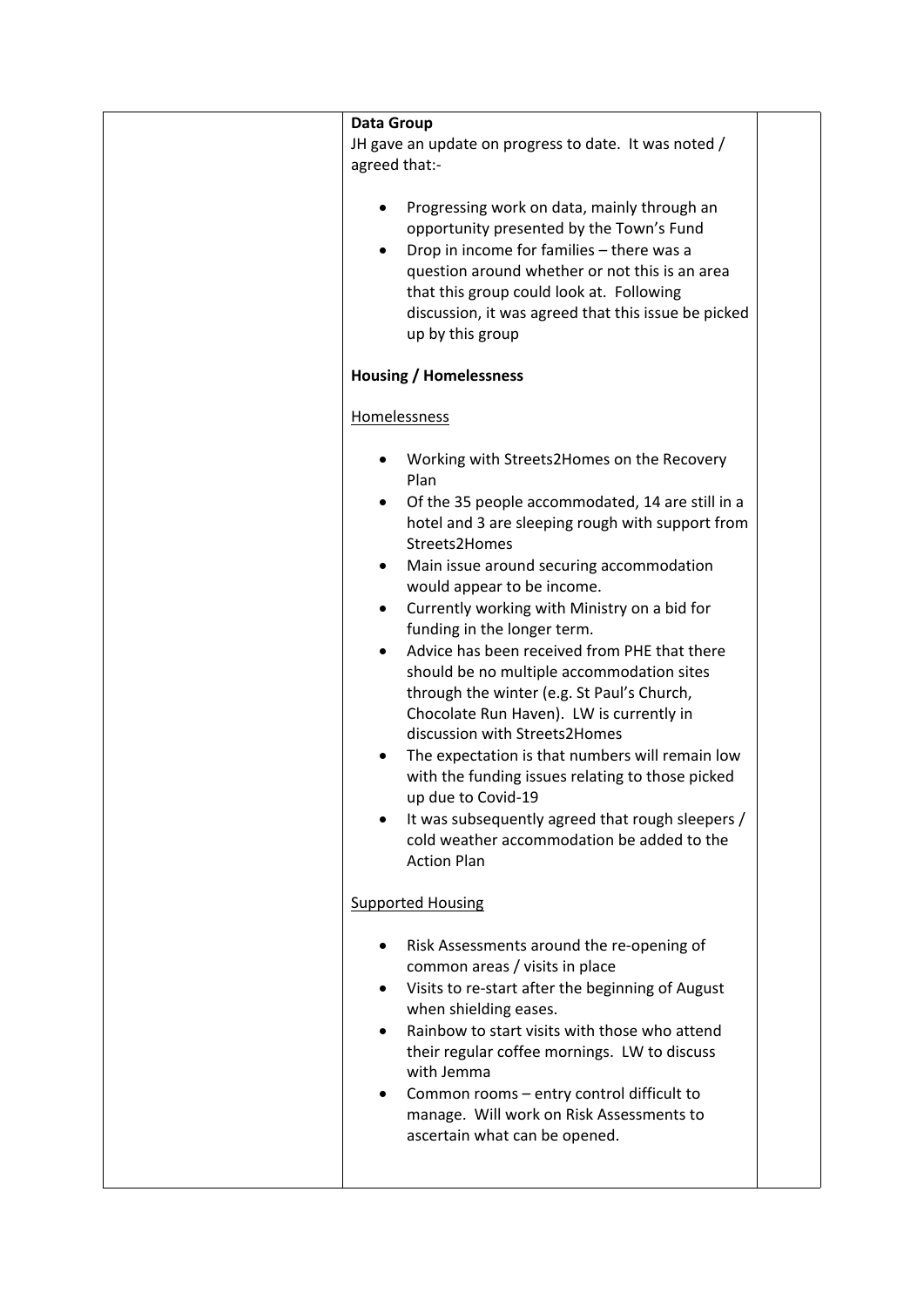|                               | <b>Tenancy Support</b>                                                                                                                                                                                                                                                                                     |                         |
|-------------------------------|------------------------------------------------------------------------------------------------------------------------------------------------------------------------------------------------------------------------------------------------------------------------------------------------------------|-------------------------|
|                               | Decline in demand as furloughed families have<br>been supporting. Demand is likely to increase as<br>time goes on. There will be a need to look at<br>capacity within the Tenancy Support Team.                                                                                                            |                         |
| 3. Mortgage Rescue Initiative | JG gave feedback from a meeting held with Simon<br>Freeman and John Phillips (HTS), where it had been<br>agreed that the Council, in partnership with HTS, would<br>look to undertake pre-emptive action in order to<br>mitigate an increase in home-owner evictions, possibly<br>resulting from Covid-19. |                         |
|                               | There was discussion around a previous initiative<br>whereby a Housing Association would purchase a<br>property from the owner, who would then become a<br>tenant within the property. LW advised that there had<br>been very low take-up of this provision.                                               |                         |
|                               | LW further advised of a scheme whereby the Council<br>administered a "Repossession Prevention Fund",<br>meeting monthly costs for a period to enable the home-<br>owner to clear any mortgage areas.                                                                                                       |                         |
|                               | There followed discussion around other initiatives and it<br>was agreed that LW would forward details of the<br>previous scheme to JG and that the group would also<br>forward any suggestions.                                                                                                            | <b>LW</b>               |
| 4. A.O.B                      | <b>Overarching Action Plan</b>                                                                                                                                                                                                                                                                             |                         |
|                               | Template, drawn up by Simon Hill, to be<br>circulated and populated. Plan to be<br>underpinned by the various Working Group plans<br>Member Recovery Group scheduled to meet<br>tomorrow                                                                                                                   | JG                      |
|                               | Income Support / Advice<br>LW reiterated the need to start early on this work, with a<br>peak in respect of evictions expected September /<br>October (when furlough scheme ceases). Agreed that<br>DW and NC to research web publications and that group<br>members would forward any suggestions to DW.  | DW/<br><b>NC</b><br>All |
|                               | <b>Event Capacity</b><br>There was discussion around the Government guidelines<br>around event capacity and it was confirmed that<br>currently, this states that groups within a defined space<br>must not exceed 30. Agreed that RD would speak to<br>Environmental Health for advice in respect of some  | <b>RD</b>               |